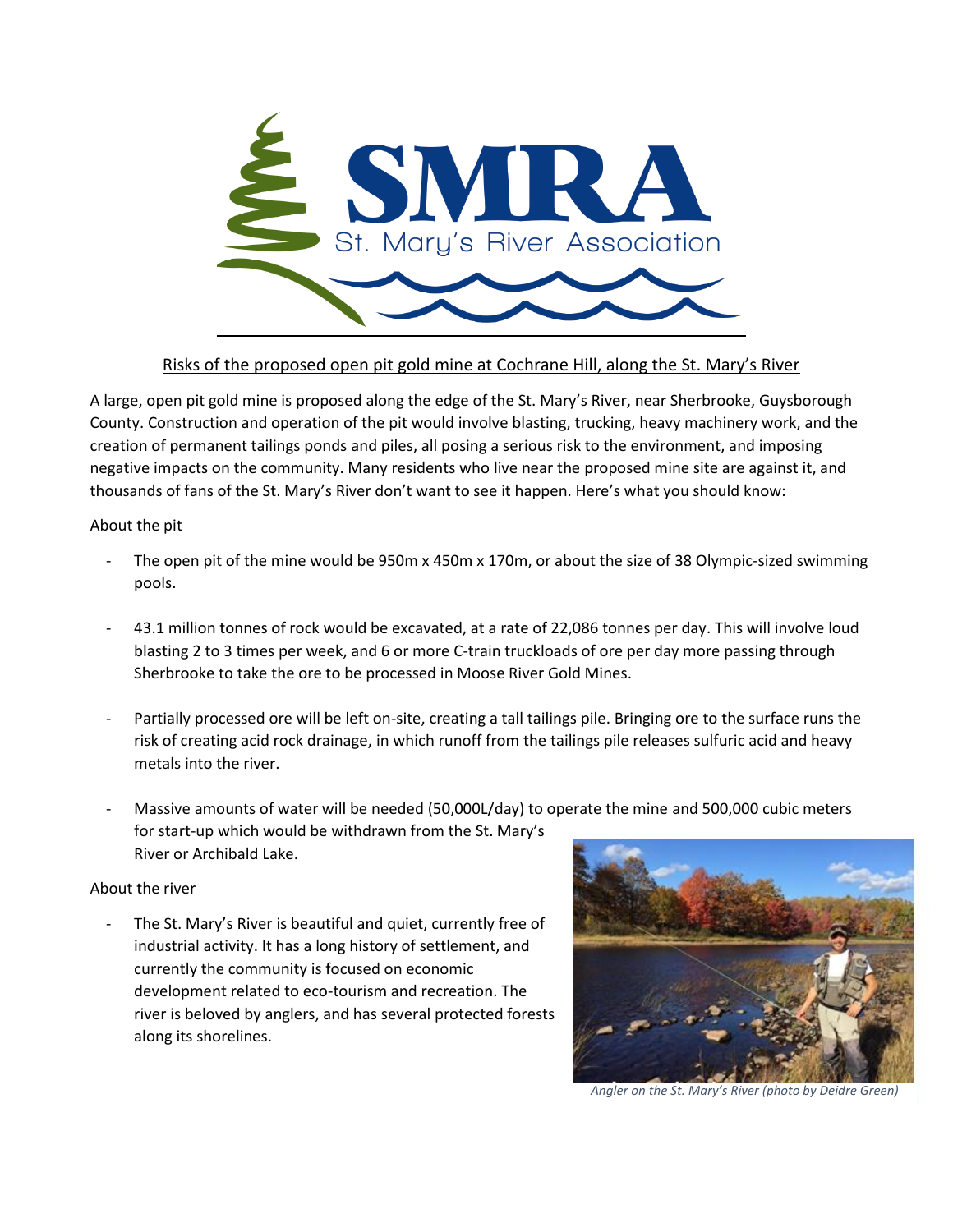- The river hosts a population of the endangered Atlantic Salmon, and is one of the best rivers in Eastern Nova Scotia to support species recovery. At times of the year with low water levels it cannot support an additional withdrawal – lack of water depth and the resulting high water temperature do not provide adequate conditions for fish (salmon and trout) and fish eggs to survive. The mine would also pose the risk of changing river water pH, and could introduce toxic levels of metals and other contaminants into the river.
- The river and its banks also hosts other species at risk, including Wood Turtle, and several bird species at risk. All would lose habitat when the mine is developed, and would risk injury and death with the increase in trucking in their habitat.

Who stands to gain? Who stands to lose?

- Junior mining company Atlantic Gold Corporation is proposing this project, to make money off the gold they can extract from the ore. They suggest that the project would create local jobs, but that may not be the case – workers could come from Atlantic Gold's nearby mine site(s), or nearby cities.
- The site would be in operation for about 6 years, then "reclaimed." After



*Touquoy mine site, where ore from Cochrane Hill we be trucked to (photo by CBC)*

the reclamation work is complete, the company gets to walk away… the tailings pile and pond remain forever. If a spill or leaching from these causes contamination down the line, the company is not held responsible.

- The St. Mary's River Association is the local community group that has poured more than \$1 million and countless hours of volunteer time into restoring salmon habitat on the river – that work would be jeopardized by the proposed mine.
- The community has been very clear about its vision for its future: the District of St Mary's Municipal Council 10 year Strategic Plan, and St. Mary's River Association Outdoor Recreation Development Plan for the St. Mary's Watershed both have documented objectives for eco-tourism development, which is not compatible with this mining project.
- The proposed project would provide a short term gain for a foreign mining company, at the expense of long-term risks to river and the community.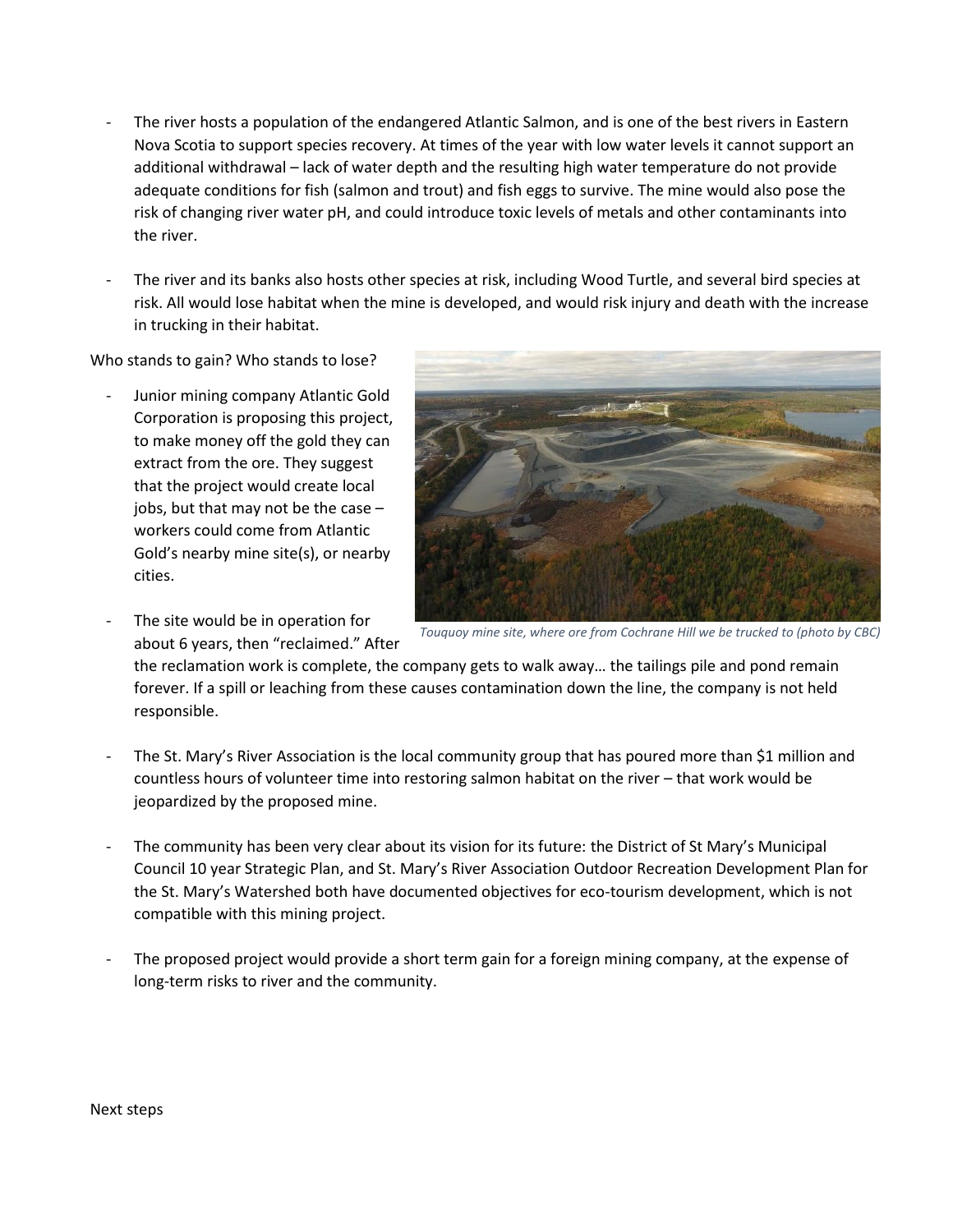- The proposed mining project will undergo an environmental assessment, at which point the public can comment on the technical aspect of the mine project. No part of this process incorporates the will of the community into decision making, nor does it seriously consider alternative, sustainable development options for the area.
- Decision makers, including politicians at all levels of government, need to hear from people about this proposed project.

Please consider learning more about the project from the St. Mary's River Association, and contacting politicians to share your views.

You are invited to sign a petition against the project at *Change.org*. Here are some reasons for signing, submitted by people who signed the petition:

> "My children and grandchildren have been granted a long history of family who lived along the river. Please let their children be granted the ability to sit on its bank, near the family farm and share stories of this magical place."

"Are these people insane? So much work has been done to protect the St. Mary's River why would anyone think a mine is a good idea?"



"Water is far more important than gold."

*Sheep Island, Glenelg Lake, close to proposed mine site (photo by Deidre Green)*

Learn more about the proposed project and the risks its poses on the SMRA's web page: [https://www.stmarysriverassociation.com/.](https://www.stmarysriverassociation.com/) See below for actions you can take…